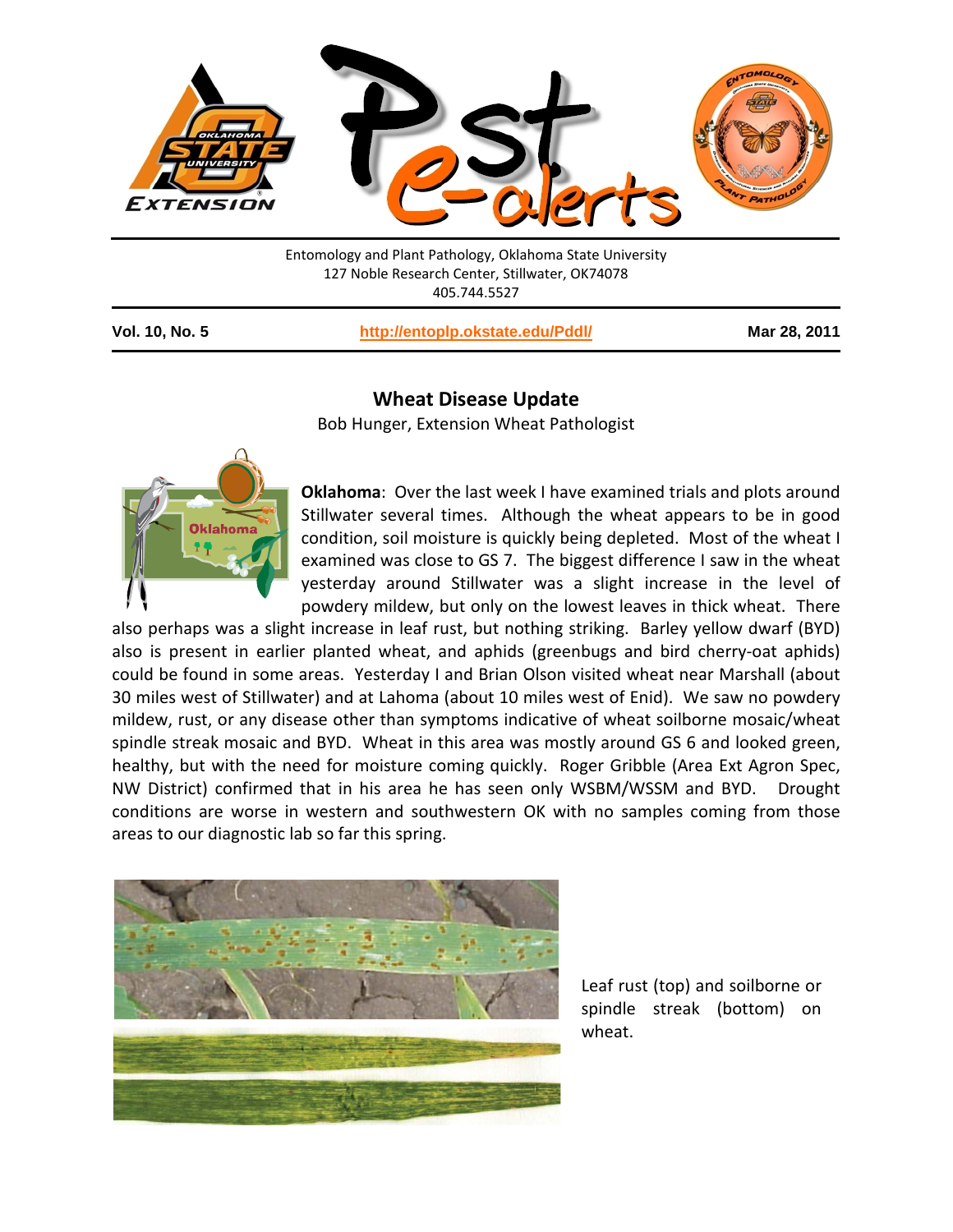**Kansas** (Dr. Erick De Wolf, Wheat Plant Pathologist, KSU), Mar 21: The wheat crop in Kansas has been greening up this past week. Trace amounts of leaf rust were found in research plots near Manhattan Kansas (Northeast, KS) on Friday March 18. This disease probably started last fall and has survived the winter with the wheat crop. This



overwintering of leaf rust is not unusual for this part of Kansas. The disease is still on the lowest leaves of the wheat canopy, which will naturally senesce as the plants put out new growth. The contribution of the overwintering leaf rust will be minor if the infected leaves die before the fungus can spread to the new growth. The overwintering leaf rust could become important however, if the fungus spreads to the new growth during the next few weeks. This early spread of leaf rust will require moderate temperatures and one or more rain showers. Wheat soilborne mosaic was also present in some breeding plots near Manhattan. No stem rust of stripe rust was observed.



**Arkansas** (Dr. Gene Milus (Small Grains Pathologist, University of Arkansas), Mar 22: Two overwintering foci of wheat stripe rust were found in plots of susceptible checks at Kibler near Fort Smith. Wheat ranged from growth stage 6 to 8. Powdery mildew was heavy on a few hard red winter varieties. A few lesions of Septoria tritici blotch and possibly Stagonospora blotch were found on the lowest leaves. Where no fall insecticide was used, there were several hundred bird-cherry oat

aphids per foot of row. No BYD symptoms evident yet. Wheat seems a bit ahead of normal where fertilizer was applied on time. Last week, Jason Kelley from Extension found "heavy" leaf rust in a 120-acre field of Jackpot HRWW near Lonoke (east of Little Rock) that is being grown for seed. This is the only know finding of leaf rust in Arkansas.

**Louisiana** (Dr. Stephen Harrison, Wheat and Oat Breeder, LSU), Mar 24: I rated plots at Winnsboro in north Louisiana yesterday, Baton Rouge earlier in the week, and received reports on several other locations from Boyd Padgett, Don Groth, and others. Leaf rust has been reported across all regions of Louisiana and is actively increasing but levels of infections are relatively low at this stage. We did have about 7 consecutive days of heavy dews, morning fogs, and lows in the  $60 - 70$ 



F range with highs around 80, so I expect to see pustules continue to develop from infections that occurred in the past week. We are quite dry in terms of rainfall/ soil moisture, with leaf curling and rolling in some varieties. However, rust will continue to develop leaf rust as long as Gulf moisture results in dews that last for several hours. Wheat varieties range from boot to headed in most fields. Stripe rust is still active although temperatures are getting a little warm for continued development, although you could convince me otherwise from the infections in some plots at Winnsboro. From a pathologists perspective, there are some interesting observations on stripe rust this spring (or frustrating from a breeders perspective). The line LA01139D-56 that we planned to release last summer was absolutely 'pounded' by stripe rust last spring. We kept a few bushels as a stripe rust spreader/ check in our nurseries and discarded the rest. This spring it is completely clean as are several commercial varieties that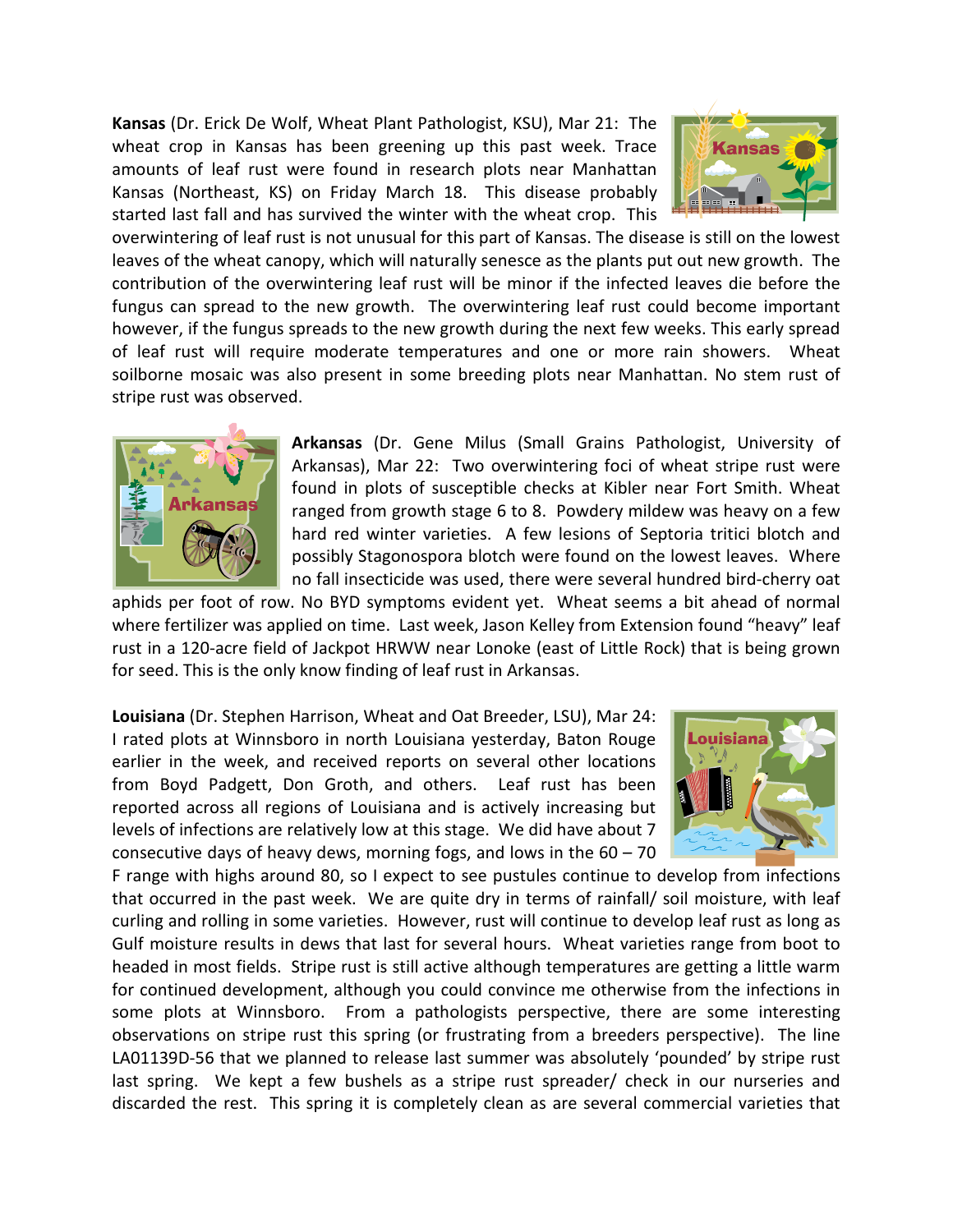were hurt last spring, and some varieties / lines that were clean last spring are susceptible. So we either had another change in race structure / virulence (like we had last spring) or there is an odd interaction going n between the unusual weather patter (very cold and then very hot with not many days in the 'normal temperature range').



**Pacific Northwest** (Dr. Xianming Chen, Res Plant Pathologist, USDA-ARS, Pullman, WA), March 18: Stripe rust has survived the cold February and started actively growing in many locations in the southeastern and central Washington. Yesterday, we checked wheat fields in counties of Garfield, Columbia, Walla Walla, Benton, and Adams in the State of Washington and found stripe rust in most checked fields. From Central

Ferry to Walla Walla, stripe rust appeared to be more active than the rust found in the Horse Heaven Hills. Rust incidence (percentage of plants with rust) ranged from less than 1% to 5%, with field of most rust found in Walla Walla. In the Horse Heaven Hills, more fields were found to have stripe rust than the last November, but generally less than 1% incidence and rust pustules were generally not actively sporulating (producing spores). In the same fields where I found stripe rust on November 9, 2010 and February 17, 2011, we found rust, but not as easy as a month ago. Rust survival was reduced by the cold period in the last week of February due to the lack of snow cover in this region. In contrast, snow cover in much of the Walla Walla and Dayton areas during that cold period might help rust survive. In a field east of the conjunction between HW 26 and HW 395 in Adams County, stripe rust was easily found even when it quite dark, although rust pustules appeared not to be very active. Nationally, stripe rust has been reported in Louisiana, Texas, Oregon, and Washington. According to Dr. Jorge Dubcovsky, stripe rust has started developing in the Davis area of California. Yesterday, we also found a couple of wheat leaves with few leaf rust pustules in the Horse Heaven Hills. In the fields where we found stem rust last November, we could not find any stem rust yesterday. Stem rust could have been completely eliminated from the fields by the winter.

## **Horn Flies and Insect Growth Regulators (IGR)**

\_\_\_\_\_\_\_\_\_\_\_\_\_\_\_\_\_\_\_\_\_\_\_\_\_\_\_\_\_\_\_\_\_\_\_\_\_\_\_\_\_\_\_\_\_\_\_\_\_\_\_\_\_\_\_\_\_\_\_\_\_\_\_\_\_\_\_\_\_\_\_\_\_\_\_\_

Justin Talley, Extension Livestock Entomologist



As spring arrives and temperatures start to creep up it is time to make horn fly control decisions. Especially, if you plan to utilize an insect growth regulator (IGR) products to suppress horn fly populations. IGR's are commonly found in mineral supplements and are passed through the animal. The IGR products are present in the manure where horn flies lay their eggs. IGR products are effective against horn flies because they lay their eggs in only fresh manure where the IGR is actively killing the immature stages. Developing larvae are not able to complete their development to the pupal stage. When considering IGR supplements the cost can be fairly efficient if you are already feeding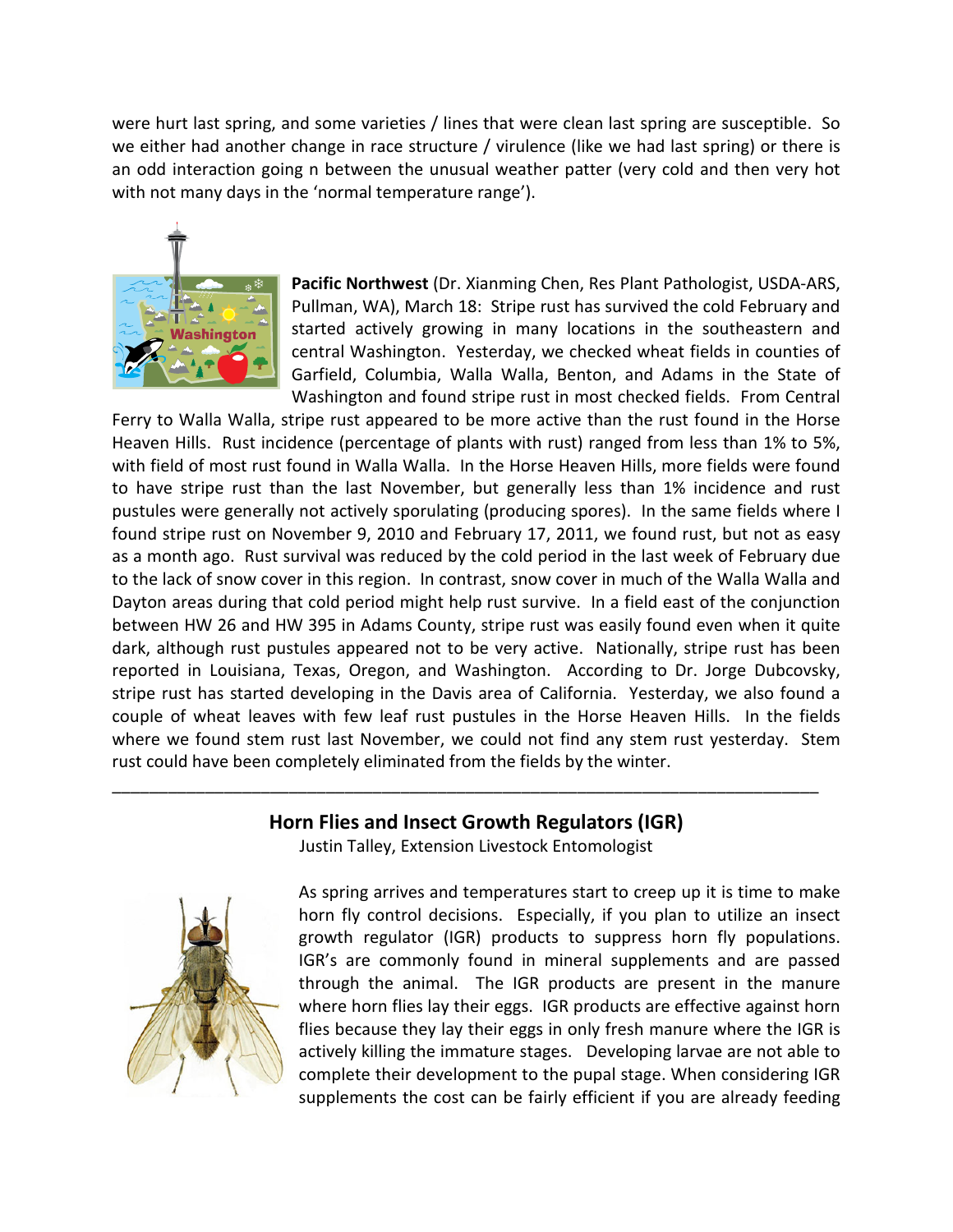mineral supplements. Some supplements will only increase by a \$1.00 /hd if you are only adding a IGR to your mineral. However, if you are located in an area where anaplasmosis is a problem then the supplement cost can go up substantially mainly due the anaplaz medication that is included with the mineral.

Horn flies are a common fly species associated with livestock. They are a small black fly and feed on cattle in an inverted position with their head facing down. Both male and female horn flies take blood from the host and feed 20 to 30 times a day. Horn flies continually stay on the animal and only leave the animal for short periods to lay eggs. Typical feeding areas on cattle include the back, side, belly and legs of cattle. Horn fly populations begin building up in the spring as early as April and last until the 1st frost. The life cycle of horn flies lends itself to building large populations on cattle if control is not implemented.





Horn flies complete an entire generation in as few as 14 days during the summer months, which leads to numerous generations of flies over six or seven months. Horn flies have complete metamorphosis which consists of eggs, larvae, pupae, and adults. The adult female fly must lay her eggs in fresh cow manure. The eggs hatch within 48 hours into 1st instar larvae which feed in the manure pat and progressively grow into 2nd and 3rd instar larvae. Larvae of the horn fly develop only in fresh cattle manure. Third instar larvae crawl from the manure pat to a drier area and pupate. Inside the pupal case the adult fly forms and the adult will emerge from the pupal case and seek a suitable host, which are typically cattle. During mid-fall adults do not emerge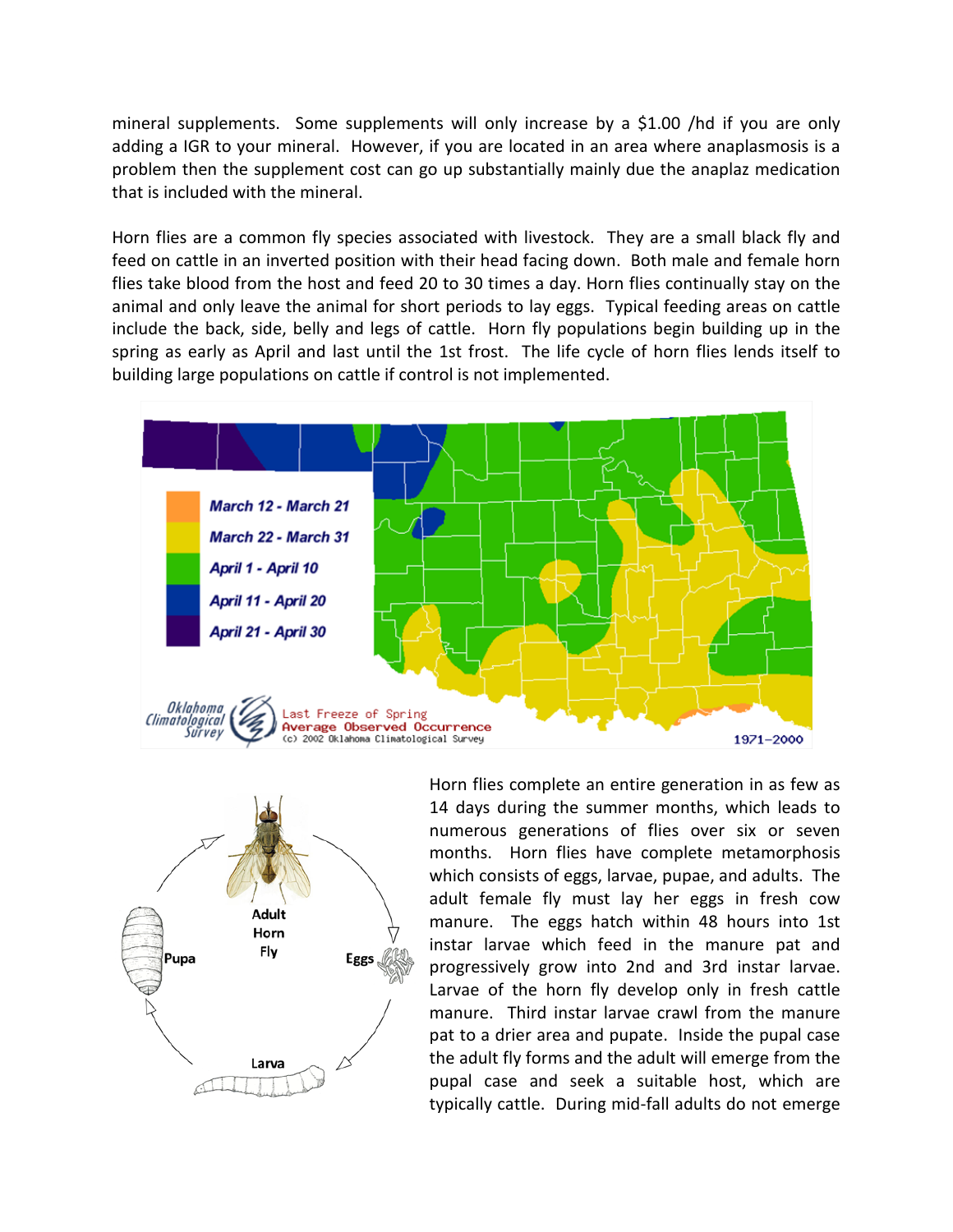and the horn fly spends the winter in the pupal stage.

Horn flies can have significant impacts on growing cattle. The main impact is the reduction in weight gain especially in weaning weights for spring born calves. Some studies have attributed a 1.5 lb. of extra gain per week when horn flies are controlled. The reduction in weight occurs mainly because of stress on the cow which can then result in reduced milk flow or production. This stress is caused by horn flies because they are a blood feeding insect. The loss of blood and stress from biting activity results in direct economic impacts (reduced weights). Considering today's market value for cattle the impact is even larger.

Mineral supplements that have IGR's are effective only when most of the cattle in a herd are consuming the required amount and mineral supplements work best when non treated cattle are not nearby as populations of horn fly will exchange from one herd to another. Some other things to consider when applying IGR's to control horn fly populations:

- 1) Start before you have a horn fly problem
- 2) Start feeding supplements with IGR's within 15-20 days after the last hard freeze
- 3) If large adult populations start to build up on your cattle consider using additional control strategies such as pour-ons, insecticide ear tags, or spraying the animals with an approved insecticide

The role of IGR's in a horn fly control program can be very significant if used in a more preventative manner. Since IGR's only control immature stages and if your neighbors are doing nothing for horn flies then you may want to consider alternative control strategies.

# **Grape Berry Moths Are Emerging Early in 2011**

\_\_\_\_\_\_\_\_\_\_\_\_\_\_\_\_\_\_\_\_\_\_\_\_\_\_\_\_\_\_\_\_\_\_\_\_\_\_\_\_\_\_\_\_\_\_\_\_\_\_\_\_\_\_\_\_\_\_\_\_\_\_\_\_\_\_\_\_\_\_\_\_\_\_\_\_

Eric J. Rebek, State Extension Specialist for Horticultural Insects



This week we received our first report of grape berry moth (GBM), *Endopiza viteana*, activity for 2011. Two adult moths were caught on pheromone traps placed in a vineyard in Cleveland County that has a history of trouble with this pest. Grape berry moth is a key pest of grapes from the eastern U.S. to the Rocky Mountains in the west. This native caterpillar pest co-evolved with wild grapes in eastern North America and feeds exclusively on wild and cultivated grapes. Larvae cause extensive damage by feeding on flowers and fruit clusters, and damaged berries are associated with infections of sour rot and bunch rot. What follows is a brief description of this pest, its biology and life cycle, feeding damage it causes, and best management strategies for Oklahoma.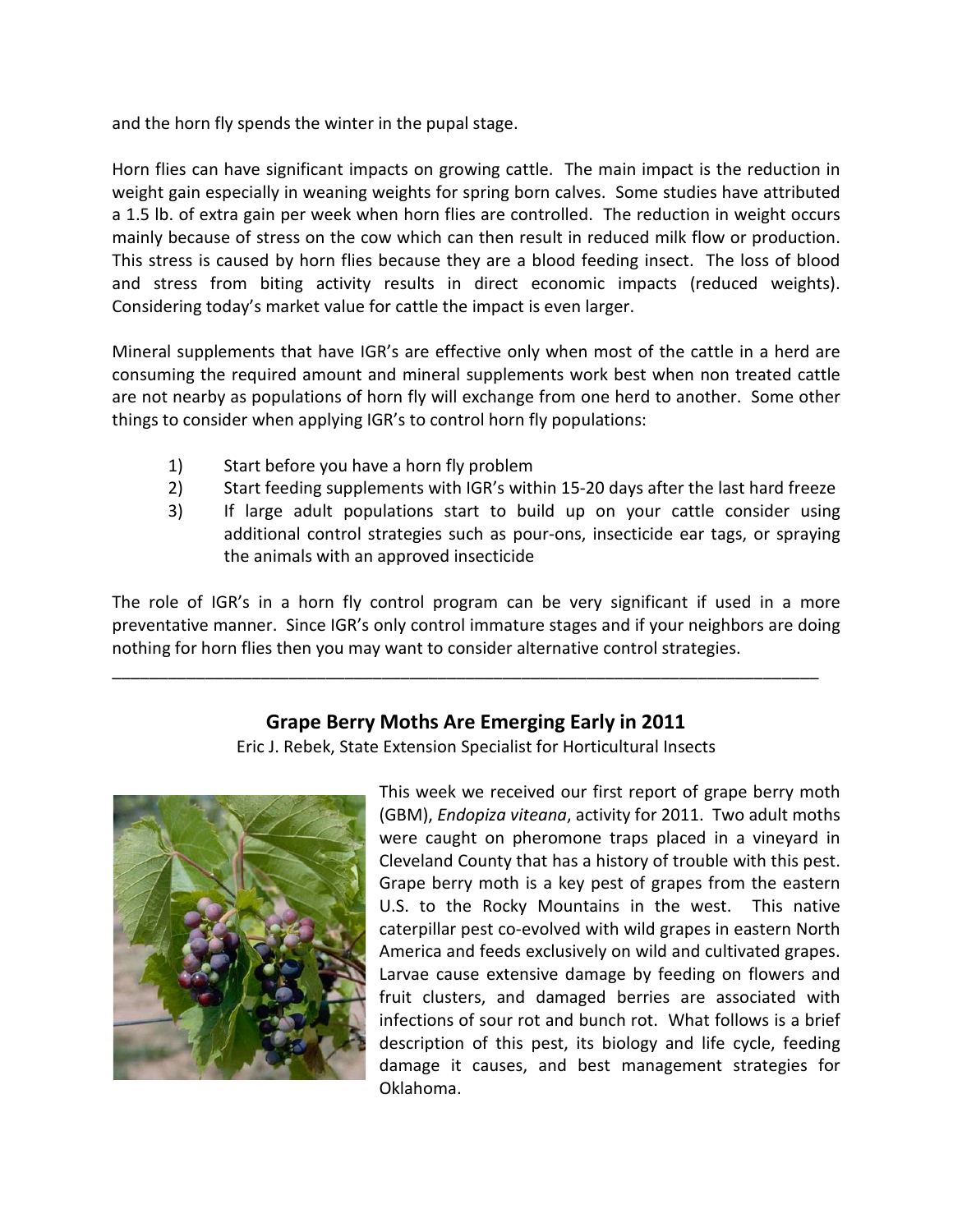#### **Description**

Adult moths are small with a wingspread of about 3/8 inch. The front wings are brown with a slight purplish sheen. The head is brown, and the center portion of the forewings may appear to have a dark saddle-like band running across them. Young larvae are either yellowish green or dull white with a black head capsule. The coloration of mature larvae ranges from olive green to brown. They measure about 3/8 inch long when fully grown. When disturbed, caterpillars wiggle and squirm vigorously and will drop to the ground to escape.



### **Life Cycle**

Grape berry moths overwinter as pupae in a cocoon. Larvae form the cocoon by cutting out a small piece of leaf tissue and folding it over to form a cavity, lining it with silk. Cocoons may remain attached to grape leaves or break off and fall to the ground. Some of the overwintering pupae are killed when temperatures drop below 10° F. Typically, adults emerge in late spring, coinciding with bloom of grapes (April). However, this year we have experienced above average temperatures for March, so the moths are off to an early start! Females deposit flattened, circular, cream-colored eggs on the fruit, stems, flower clusters, or newly formed grape berries. First-generation larvae feed on flowers or very young fruit clusters. This early activity is relatively unimportant in most vineyards. Later generations feed on developing or ripening grapes, often webbing several fruits together and tunneling inside berries. Each larva may destroy three or four fruits. It takes GBM an average of five weeks to develop from egg to adult. There are as many as three generations per year in Oklahoma.

#### **Hosts**

Grape berry moth caterpillars feed exclusively on cultivated and wild grapes and prefer tenderskinned varieties with tight fruit clusters.

### **Damage**

Damage is caused by the larvae feeding in flowers and fruit. Once damaged, small fruits turn dark purple and drop from the stems. Larger fruits are usually webbed into the cluster and shrivel or rot in place. Larvae will tunnel into the berries and feed on the fruit internally. Damaged berries are susceptible to sour rot and bunch rot.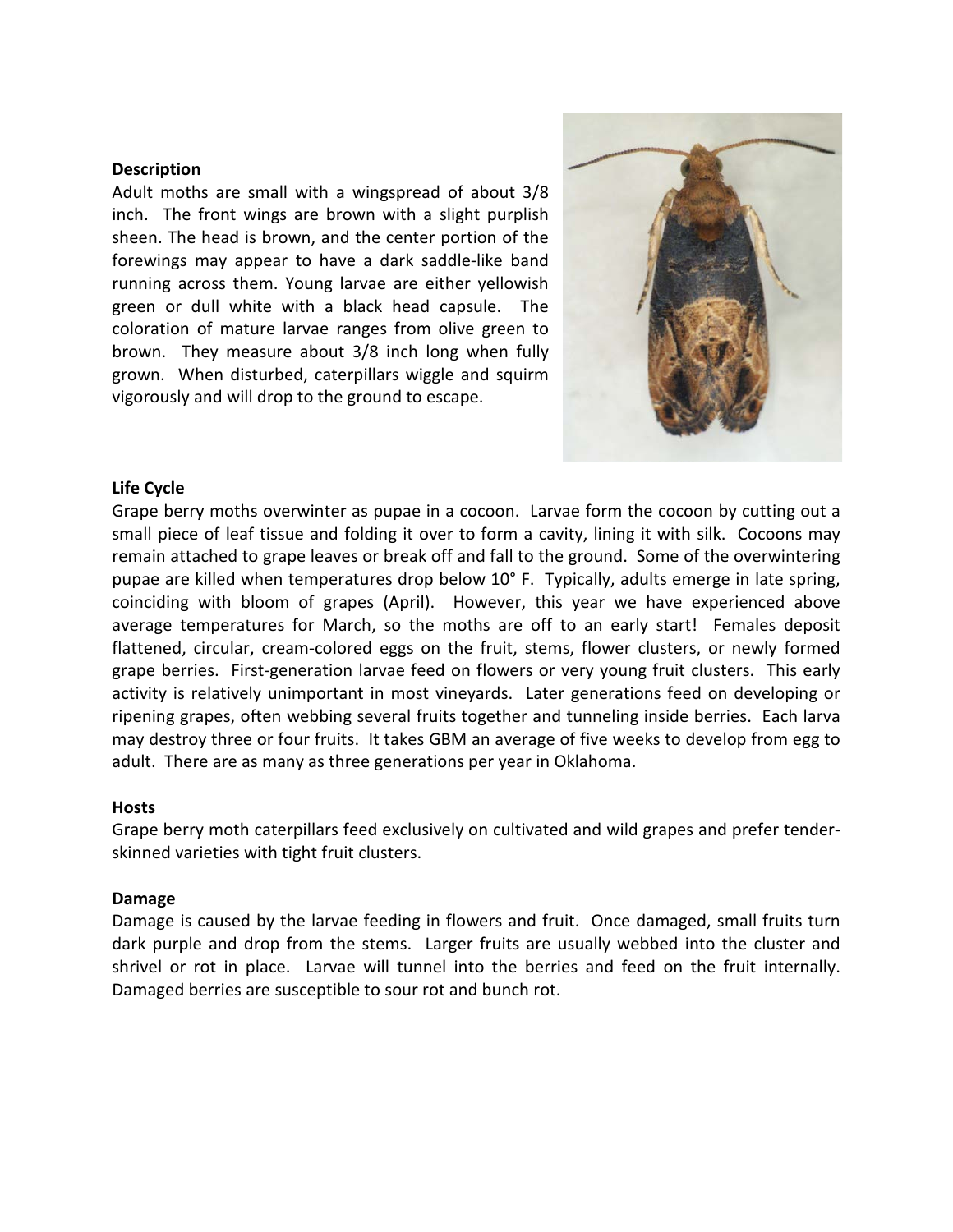

Damaged berry (L) and grape berry moth larva and damage (R). Texas Winegrape Network, Texas AgriLife Extension[, http://winegrapes.tamu.edu/grow/berrymoth.html](http://winegrapes.tamu.edu/grow/berrymoth.html)

#### **Monitoring**

A monitoring program for adults should be implemented in vineyards with a history of GBM or those located adjacent to woodland. Pheromone traps are used commonly to monitor adult moth activity. Pheromone traps consist of sticky traps containing female sex pheromones (attractants), which attract adult males. Control strategies need to be considered once adults are caught in traps. In Oklahoma, place three traps at the edge of woods adjacent to the vineyard on March 15. If the vineyard is not located near forested habitat, place the traps around the perimeter of the vineyard. Traps should be checked weekly for adult moths. In mid-May, move traps to the center of the vineyard and place on the top wire to monitor second- and third-generation moths. Monitoring becomes more important at this time because damage sustained by second- and third-generation caterpillars is most severe. Check for larvae or webbing on fifty clusters along the edge of the vineyard and another fifty clusters in the 10th row in to the vineyard. Insecticides should be applied if >1% of sampled clusters are infested.

Effective monitoring also includes knowledge of when GBM are present at key stages of development. This is done by logging accumulated degree days beginning January 1. The degree day model for GBM uses a development threshold of 50° F (DD50), which is the minimum temperature required for this species to develop. Use the following equation to calculate DD50 for GBM:

### **DD50 = (maximum temp + minimum temp) / 2 – threshold temp**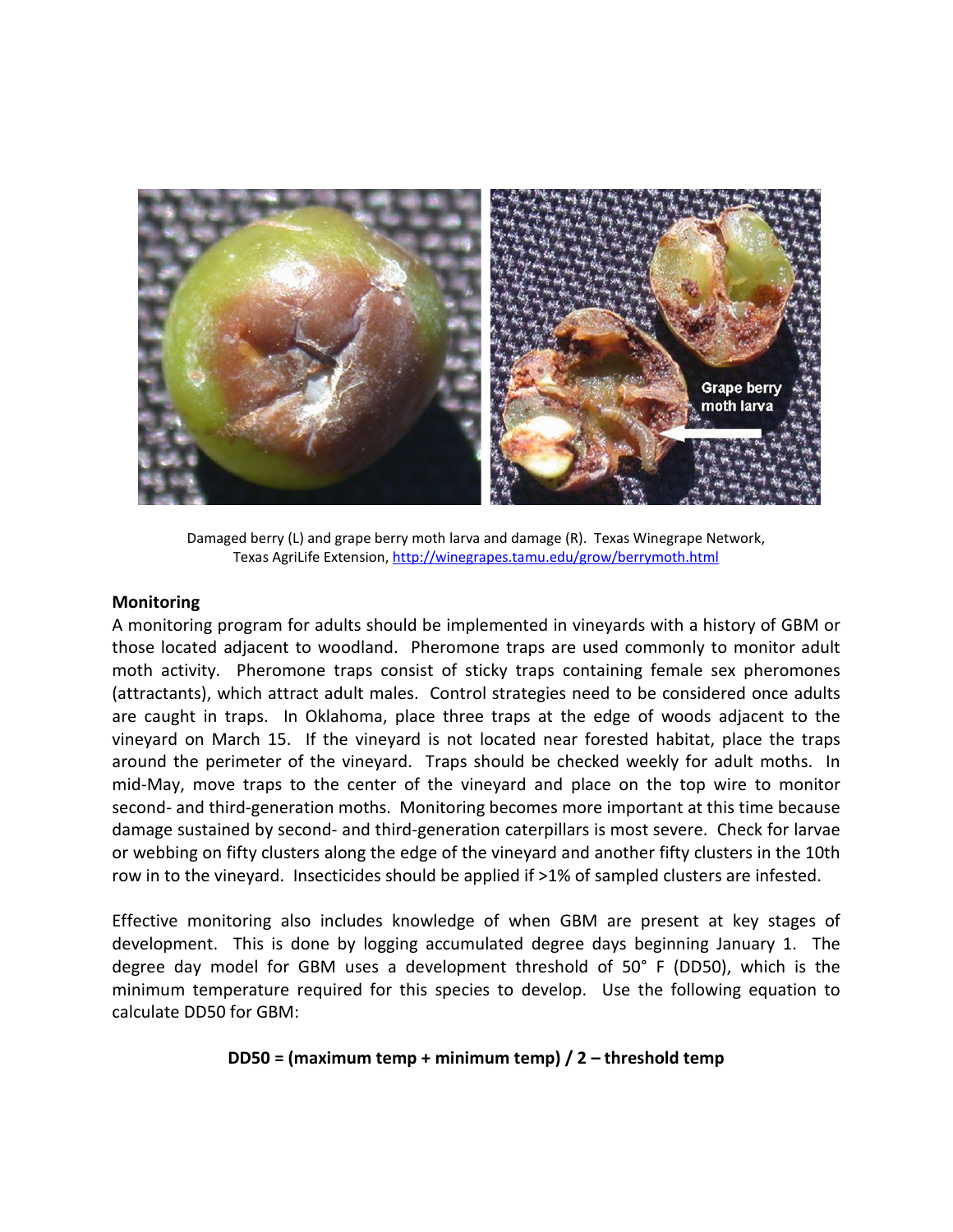For example, if the maximum temperature on a given day was 86° F and the minimum temperature was 46° F, the average temperature would be 65.5° F. Subtracting the threshold temperature of 50° F from the average temperature results in 15.5 degree days. Results of zero or less are recorded as 0 degree days. Remember, the daily degree day values are summed over time beginning January 1 to generate accumulated degree days. While simple, this model is sufficient for monitoring GBM development and timing management strategies. The table below summarizes development of GBM and any necessary management actions when GBM is detected during monitoring efforts.

| <b>Accumulated DD<sub>50</sub></b> | <b>GBM Development / Management Actions</b>                                                                                                                                                                                       |  |  |
|------------------------------------|-----------------------------------------------------------------------------------------------------------------------------------------------------------------------------------------------------------------------------------|--|--|
| $300 - 600$                        | Insecticides applied to vineyard perimeter vines, especially for vineyards                                                                                                                                                        |  |  |
|                                    | located adjacent to woodland (see below for details)                                                                                                                                                                              |  |  |
| $~\sim$ 400                        | 1 <sup>st</sup> generation larvae feeding on buds or wild hosts in adjacent woodland                                                                                                                                              |  |  |
| $1200+$                            | Later generations of larvae present; check for larvae or webbing on 50<br>clusters along edge and 50 clusters in 10 <sup>th</sup> row in to vineyard;<br>insecticides applied if >1% of clusters infested (see below for details) |  |  |

## **Control**

Several non-chemical control strategies exist for GBM. Partial control may be accomplished through proper sanitation—thoroughly cleaning up around the vineyard and raking and burning fallen leaves during the fall or winter. Soil spreading or light plowing to a depth of one or two inches in the spring will cover some cocoons, preventing emergence of adults produced from those cocoons. Light infestations can be controlled by hand-picking infested berries.

Mating disruption is a somewhat novel, non-chemical control strategy that has been used successfully for large vineyards (i.e.,  $\geq 5$  acres) in Arkansas. This strategy employs pheromonelaced ropes placed in high-risk vineyards at a rate of 200-400 ropes/A. The vineyard is thus swamped with GBM sex pheromone, which confuses males and makes it difficult for them to locate mates. This results in a large proportion of unmated females, which deposit unfertile eggs that never hatch. However, most vineyards in Oklahoma are not large enough to employ this strategy effectively.

Control with insecticides should accompany GBM detection following a monitoring program. If adults are caught in pheromone traps, begin spraying the perimeter vines between 300 and 600 degree days, which targets any larvae emerging from eggs deposited by females that move in from adjacent wooded habitats. Perimeter sprays should be made twice, spaced 10 days apart. However, the most important applications are made later in the season to target second- and third-generation larvae, which are the most damaging. If >1% of inspected clusters are infested, apply insecticides to the entire vineyard between 1200 and 1600 DD (2nd generation) and between 2400 and 2700 DD (3rd generation).

Conventional insecticides used for GBM control include phosmet (Imidan) and carbaryl (Sevin). However, these are broad-spectrum compounds that can harm more than just the target pest